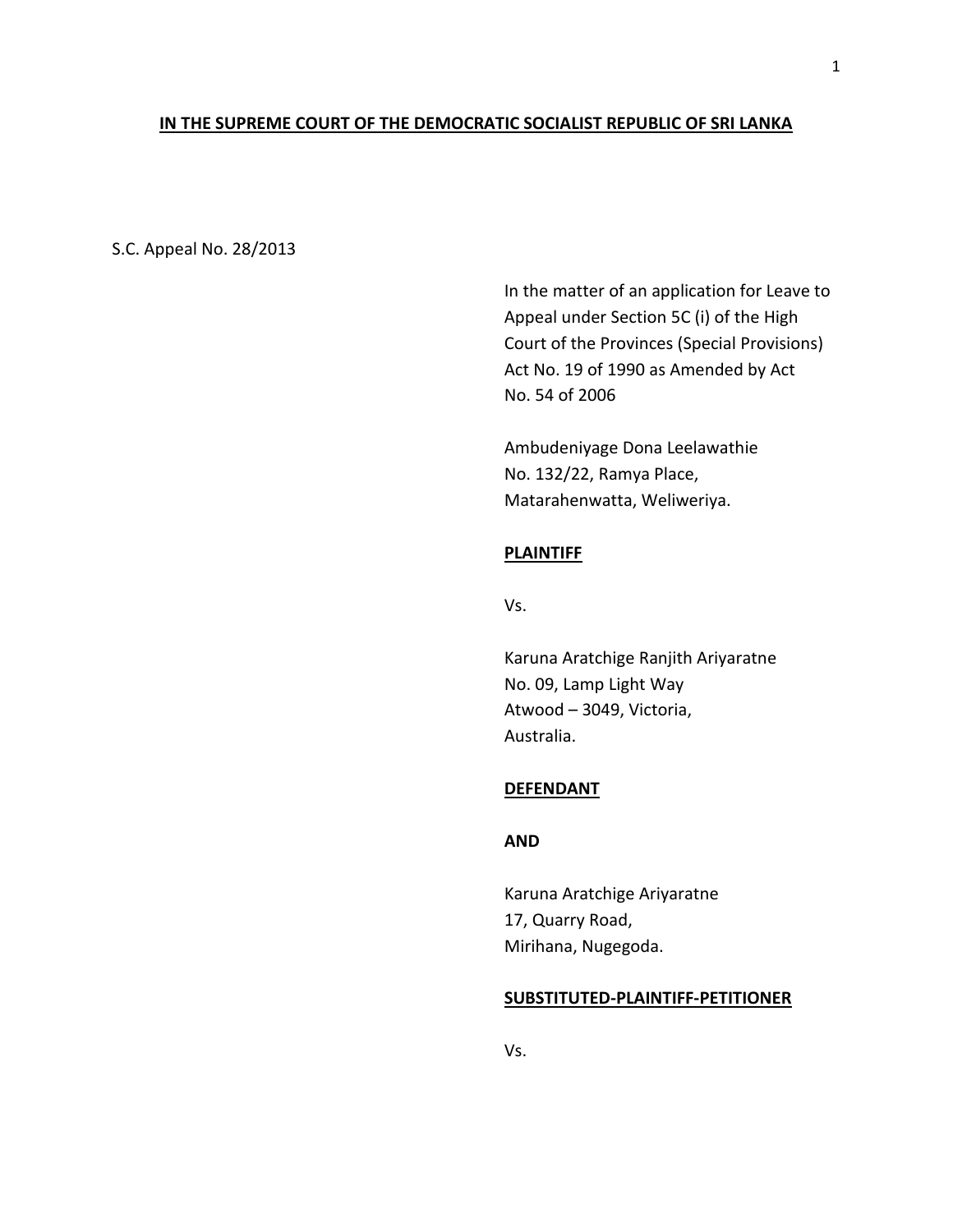Karuna Aratchige Ranjith Ariyaratne No. 09, Lamp Light Way Atwood – 3049, Victoria, Australia.

## **DEFENDANT**

### **AND**

Karuna Aratchige Ariyaratne No. 17, Quarry Road, Mirihana, Nugegoda.

# **SUBSTITUTED-PLAINTIFF-PETITIONER-PETITIONER**

Vs.

Karuna Aratchige Ranjith Ariyaratne No. 09, Lamp Light Way Atwood – 3049, Victoria, Australia.

### **DEFENDAN-RESPONDENT**

## **AND NOW BETWEEN**

Karuna Aratchige Ariyaratne 17, Quarry Road, Mirihana, Nugegoda.

# **SUBSTITUTED-PLAINTIFF-PETITIONER-PETITIONER-PETITIONER-APPELLANT**

Vs.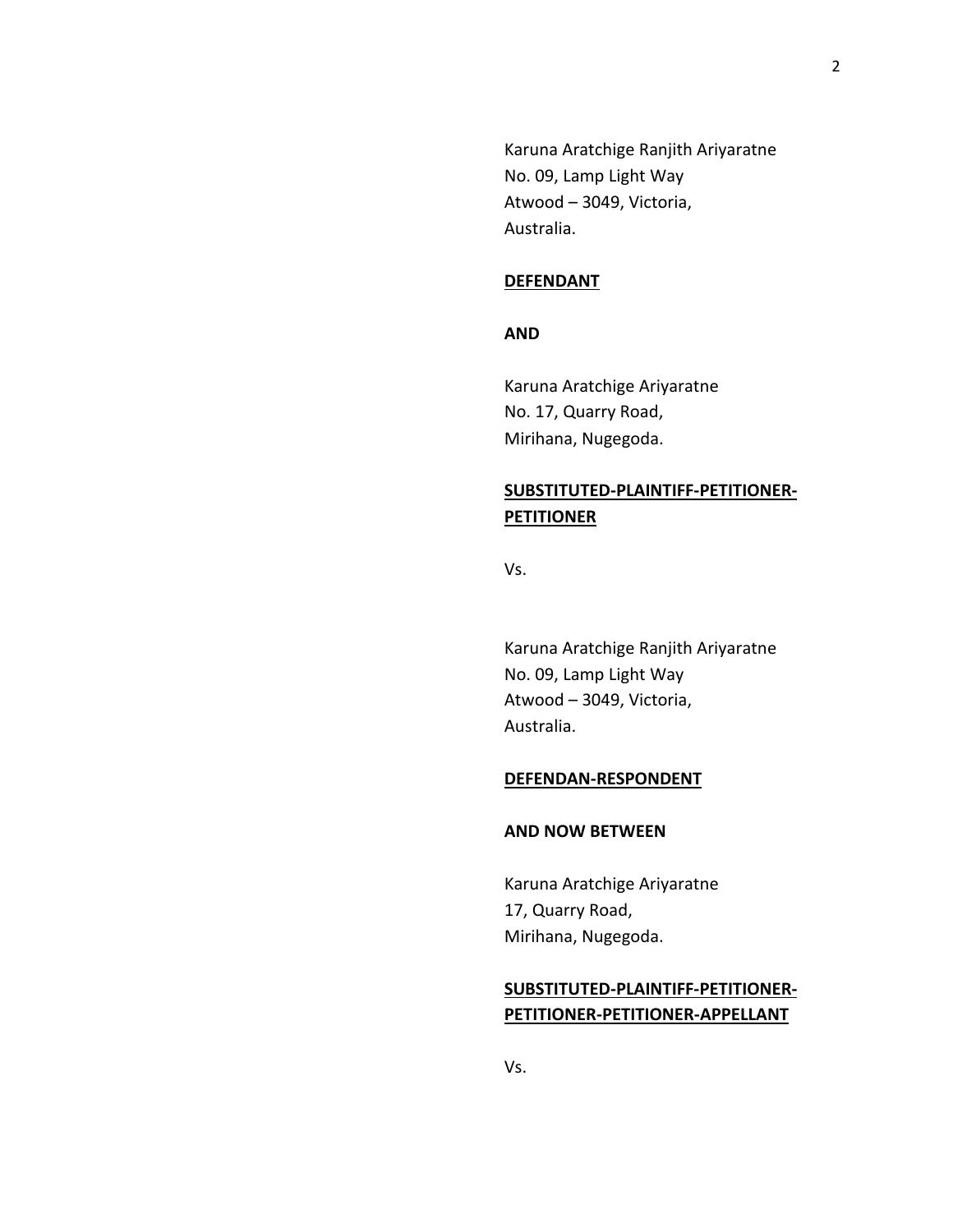Karuna Aratchige Ranjith Ariyaratne No. 09, Lamp Light Way Atwood – 3049, Victoria, Australia.

# **DEFENDANT-RESPONDENT-RESPONDENT RESPONDENT-RESPONDENT**

- **BEFORE:** B. P. Aluwihare P.C., J. Upaly Abeyrathne J. and Anil Gooneratne J
- **COUNSEL:** Ranjan Gooneratne for the Substituted-Plaintiff-Petitioner-Petitioner-Petitioner-Appellant

P. L. Gunawardena with K.W.E. Karaliadda for the Defendant-Respondent-Respondent-Respondent-Respondent

## **WRITTEN SUBMISSIONS OF THE APPELLANT FILED ON:**

15.03.2013

### **WRITTEN SUBMISSIONS OF THE DEFENDANT-RESPONDENT-RESPONDENT FILED ON:**

12.08.2013

**ARGUED ON:** 07.08.2015

**DECIDED ON:** 14.01.2016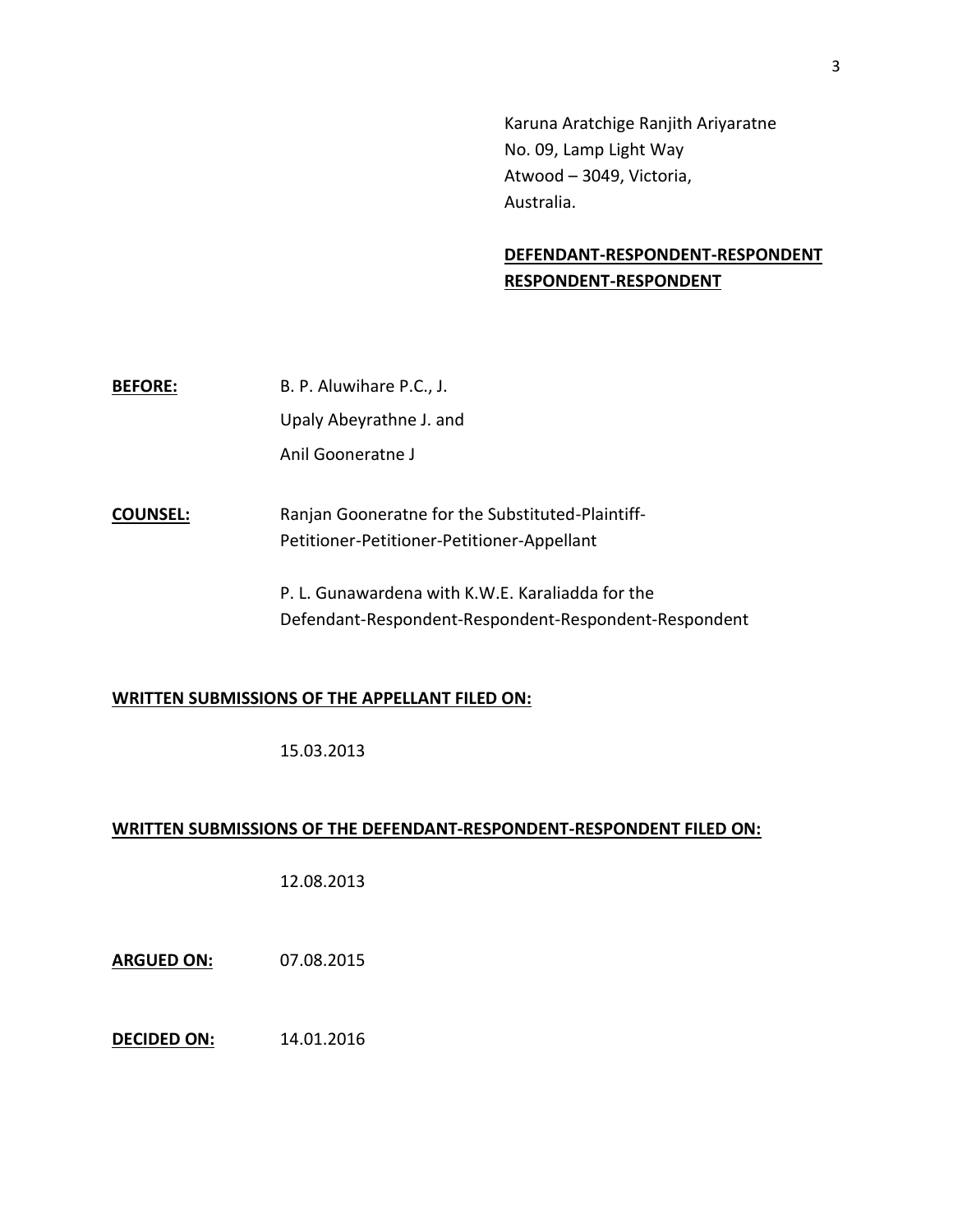#### **GOONERATNE J.**

This was an action to revoke a deed of gift on grounds of gross ingratitude. The deceased plaintiff, the mother (Donor) of the Defendant died after she gave evidence and even after the deceased's husband who was a witness gave evidence and concluded his examination in chief, before the original court. Thereafter the learned District Judge of Nugegoda dismissed the action on the basis that an action to revoke a deed of gift is an action in personam and it abates with the death of the original Plaintiff. On appeal, the Civil Appellate High Court affirmed the judgment of the learned District Judge and dismissed the leave to appeal application made to the Civil Appellate High Court by its order dated 22.08.2012.

The only short point that is involved in this appeal is whether the Petitioner has the right to be Substituted in place of the Deceased-Plaintiff to continue and prosecute the action. Petitioner is the husband of the deceased Plaintiff and heir of the deceased. The stage of litis contestatio being reached, does the cause of action survive? This court on 07.02.2013 granted leave on the question of law set out in paragraphs 12(a), (b), (c), (d) & (e) of the petition dated 18.06.2012. The questions of law as contained in para 12 reads thus: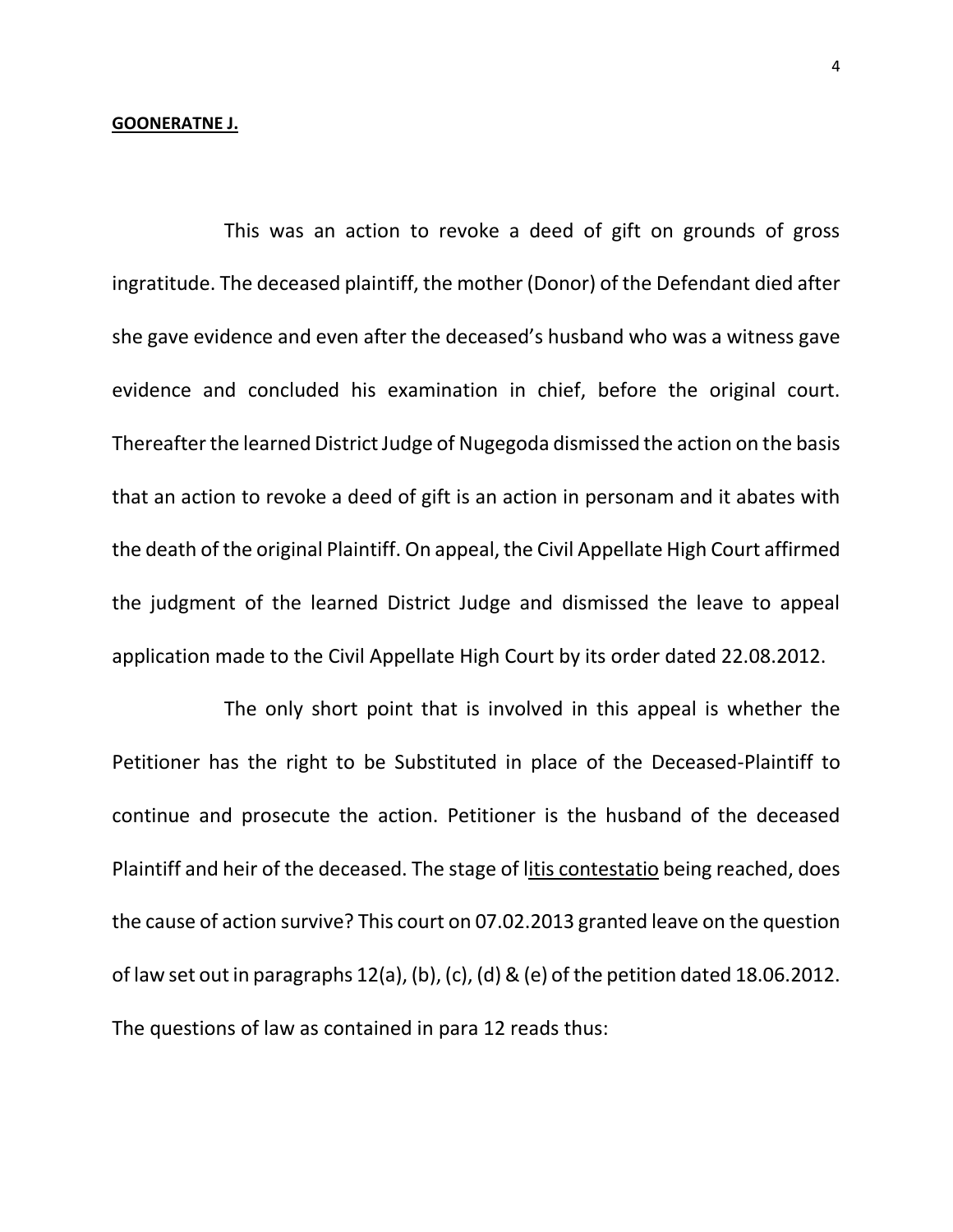- (a) Is an action for revocation of a deed on the grounds of gross ingratitude, a personal action,
- (b) if so
	- (i) does the action abate with the death of the original plaintiff,
	- (ii) has the Petitioner, the husband of the deceased Plaintiff, a legal right to be substituted in place of the deceased plaintiff, to prosecute the action.
- (c ) In terms of the deed marked X1, on the death Leelawathie, the donor does the heirs of the donor step into the shoes of the original donor.
- (d) Is the petitioner, the husband of the deceased plaintiff a heir of the deceased.
- (e) If so has the petitioner the right to be substituted in place of the deceased plaintiff, to prosecute this action.

The question posed no doubt appears to be not so complex. The provisions contained in the Civil Procedure Code, viz. Section 392, 395 & 398 and provisions on incidental proceedings Part III – Chapter XXV may provide a suitable answer, but the background to the law has a historical approach which surface from the point as to whether the cause of action survived. As such I would prefer to initially approach its origin having resorted to various views and principles which emerge from Roman Dutch Law and English Law. One should also not lose sight of the fact that both the above legal systems have some aspects borrowed from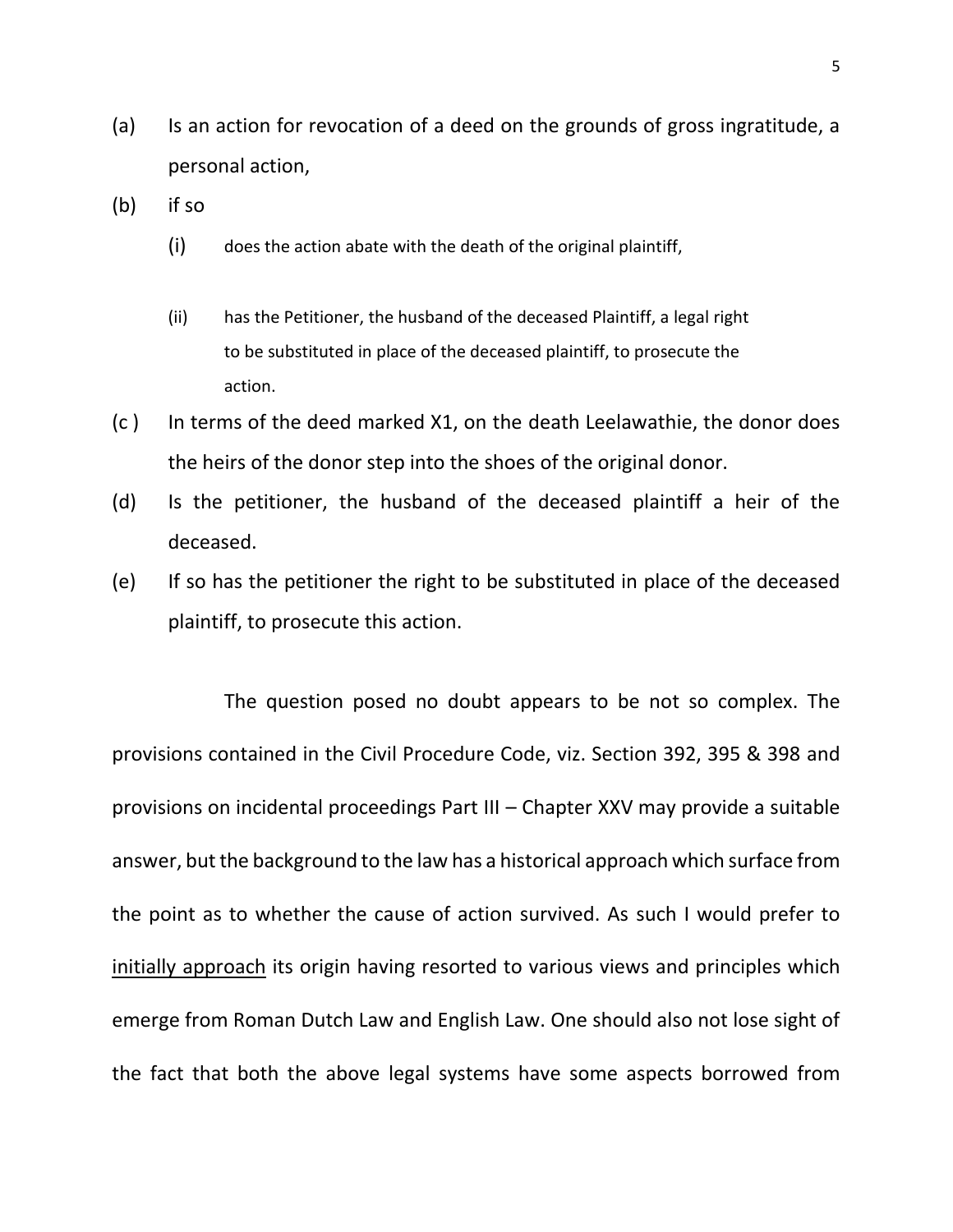Roman Law. English and Dutch Law on succession to actions would have some bearing to the case in hand.

The CAPE LAW JOURNAL pgs. 246 – 253 "English & Dutch Law on succession to actions  $-$  A contrast", provides some useful material to open the subject at pgs. 245 – 246.

# **ACTIONS OF CONTRACTS**

………………………………………..

With regard to actions founded on contract, the English and Roman Dutch Law do not materially differ. The rule in both systems is that the action survives the death of either party. The representatives of a deceased person may proceed with the exercise of a right of action that has accrued to the deceased during his life-time, while they are subject to any liability to action that the deceased has incurred. The only exceptions to this rule in English Law are in the case of actions for breach of promise of marriage, and probably of actions for damages to the person caused by negligent performance of a contract; such, for example, as injury through careless performance of a medical operation. (Pollock on Torts, pp. 54 and 503) the latter species of action partaking of the nature of actions in tort. In Roman Dutch – Law I cannot find any exceptions specified. Van Leeuwen and Van der Linden, amongst other writers, lay down the rule as absolute; Grotius (Introduction III. ch. 1 S. 44) except cases "where the laws have expressly provided otherwise". Perhaps he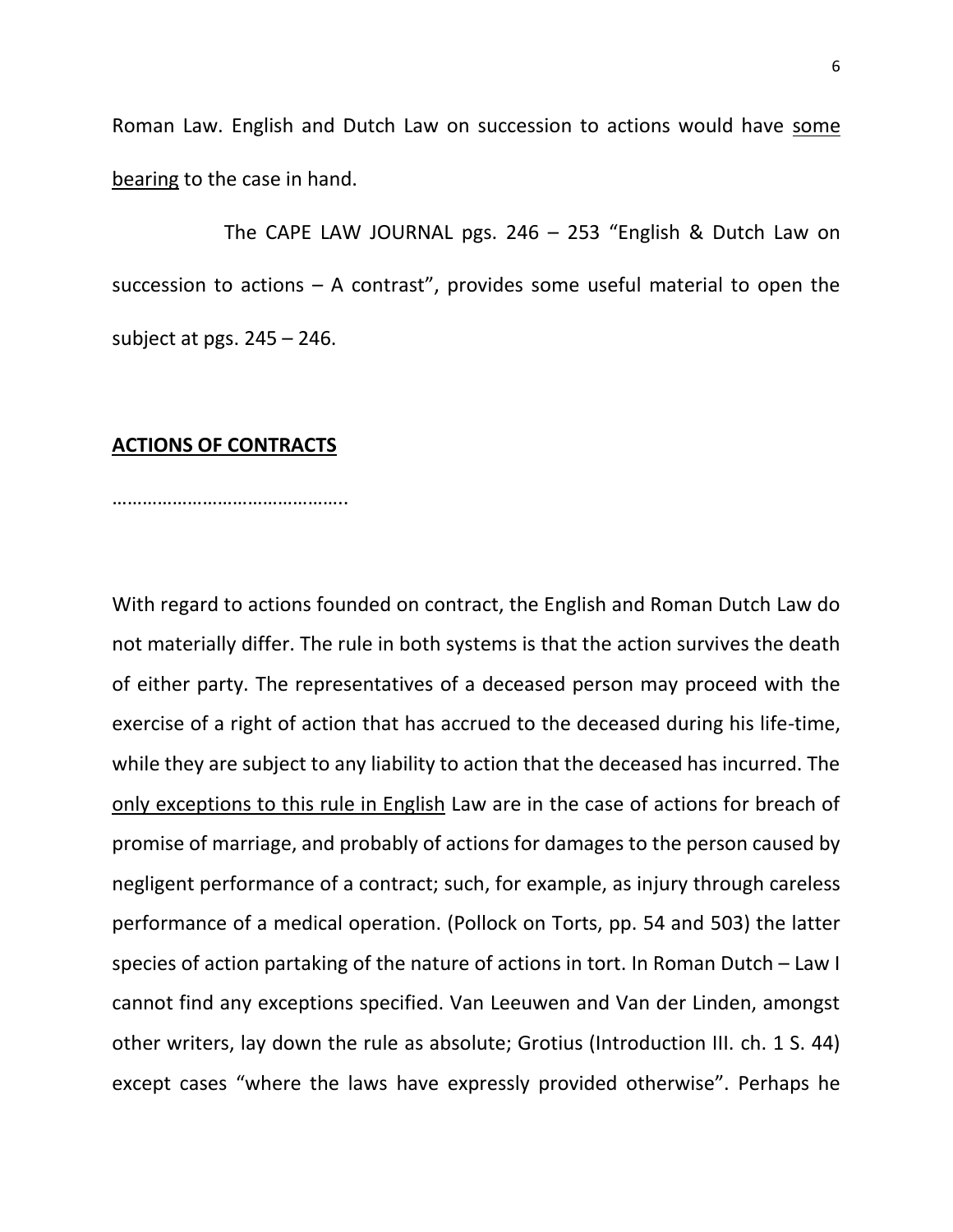refers to such a case as that of partnership, where the death of a partner puts an end to the partnership. ……………………………….. Pgs. 245, 246

## **ACTION OF TORT. ENGLISH LAW**

It has been suggested that *personalis* is a misreading of *poenalis*, and that the maxim is thus descended from the rule of Roman Law that the death of a party extinguished an action to recover a penalty (vide Cherry's Growth of Criminal Law in Ancient Communities, p. 64). To me it seems not improbable that the origin of the maxim was a false analogy between the physical world and that of legal ideas. But, whatever its origin, the maxim has been incorporated into English Law jurisprudence; and its consequences are far-reaching. In accordance therewith, it is held that the death of either party to an action founded on tort extinguishes the action. It makes no difference whether the deceased is plaintiff or defendant, whether the action has actually commended or is still potential. ……………………………………… Pg. 246

On the other hand the maxim, so far as property was concerned, was limited by the rule that where specific property had been wrongfully appropriated by the person who subsequently died, such property, or its proceeds or value, could be recovered against the estate of the deceased; the action in this case being

regarded as one to recover property, and not personal to the wrong-doer. But this principle was not extended so far as to allow the recovery of damages for wrongful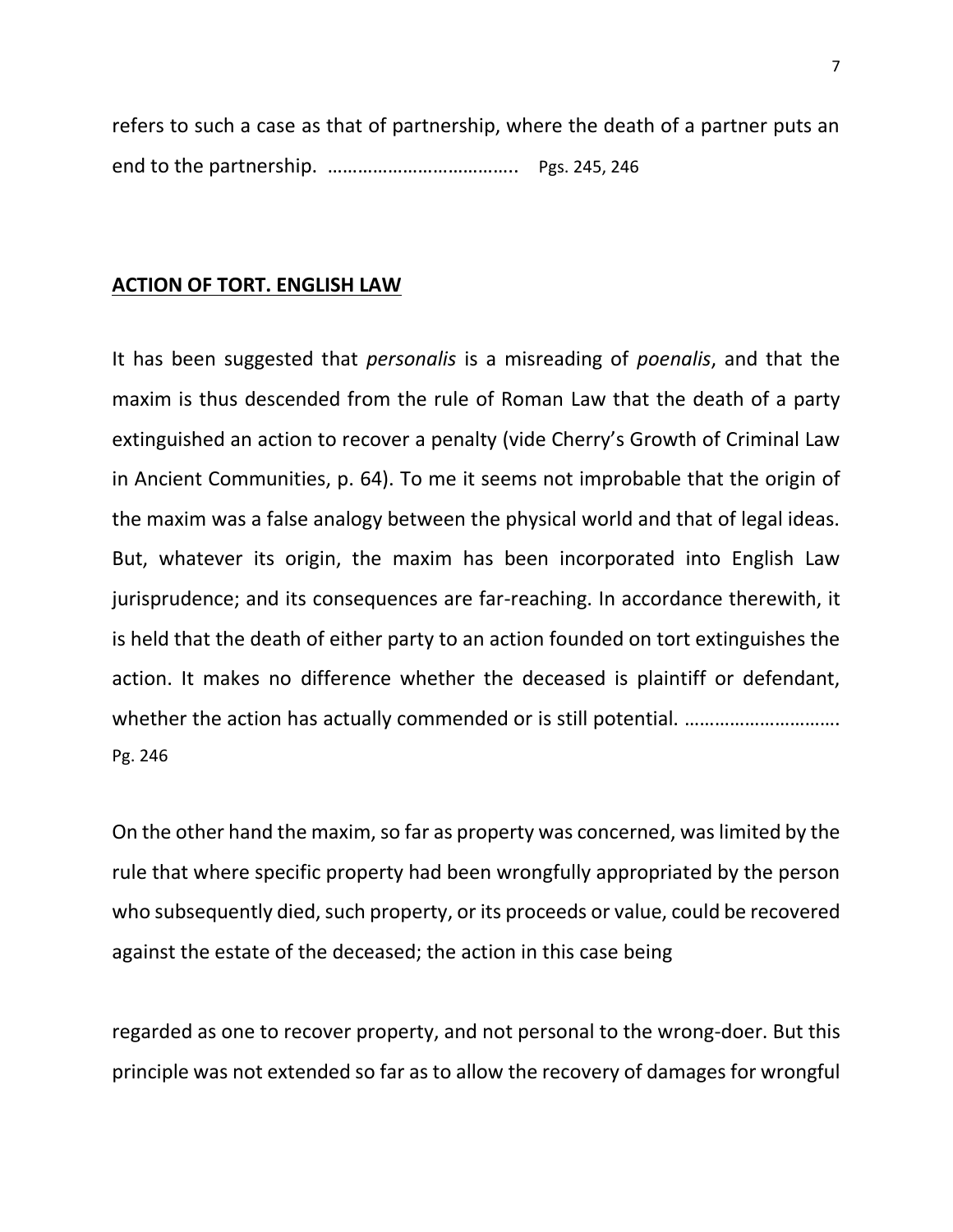acts by which the deceased's estate was benefited otherwise than by the addition to it of specific property (Pollock on Torts, 2<sup>nd</sup> ed., p. 65). Pg. 247

To sum up the English Law as to to the effect on a right of action for tort of the death of either of the parties – the Common Law rule is that such right is thereby extinguished; by judicial decisions an action to recover specific property had been excepted from this rule; by legislation further exceptions have been made in case of injuries to the real or personal estate, and, subject to certain peculiar conditions, in the case of actions brought on account of bodily injuries resulting in death. The death of either of the parties still extinguishes an action for defamation of character, and for willful injury to the person; and it would seem the death of the defendant has the same effect in all cases of bodily injury. Pg. 248

# **Actions of Tort. Roman Dutch Law**

### …………………………………………

The general rule of Roman Law, was that rights of and liabilities to actions were inherited; the death of a party did not extinguish an action. To this rule one exception is mentioned, in the case of actions *ex contractu, viz*: those founded on the fraud of a deceased person, where the heir (the defendant) has derived no benefit from such fraud, an exception not recognized in Roman-Dutch Law (Groenewegen de Leg. Abr., C. 4, 17). In the case of actions of tort, there was a large class of exceptions to the general rule; but such exceptions were subject to the very practical limitation that the action in every case continued, if the death of the party occurred after the *litis contestatio*. Pg. 248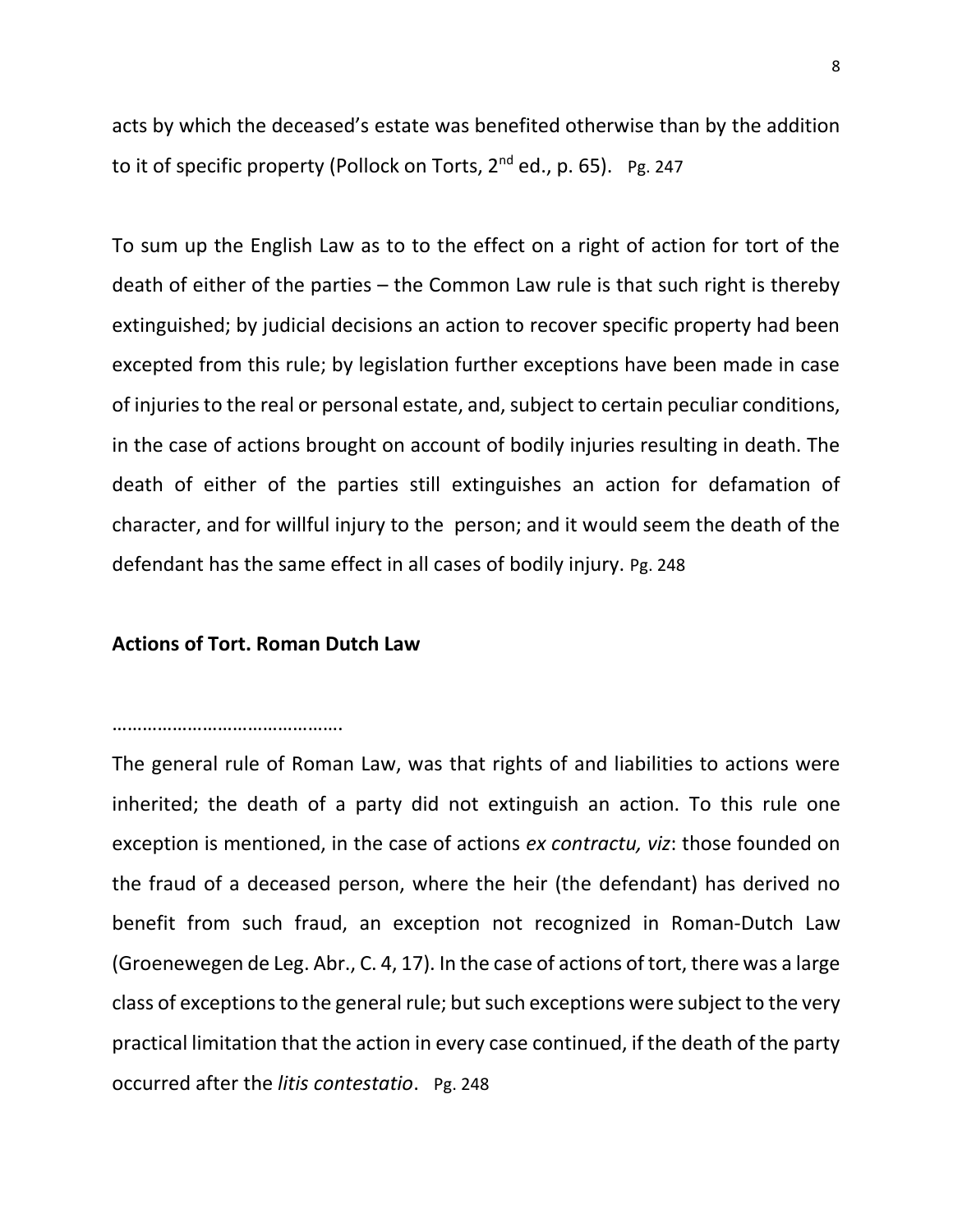………………………………………

In the case of *injuria*, the international and illegal infliction of pain, bodily or mental, the death of either party extinguished the right of action. The Roman Law, as regards this class of action, thus corresponded with the English as regards torts generally except that in Roman Law the action continued if the death had occurred *post litis contestationem*. It is easy to understand why the death of the defendant extinguished the right of action for *injuria*, such action being really the archaic substitute for a criminal prosecution. It is not, however, so intelligible on what ground the death of the plaintiff released the defendant from the consequence of his evil doing. ……………………………… Pg. 249

Coming now to the Roma-Dutch Law, we find that actions for torts were not extinguished by the death of either party, but like contractual obligations formed part of the inheritance. This rule is very distinctly laid down by Voet (Pandects 47, 1, 3), Vinnius (In Instit. 4, 12) and Groenewegen (De Leg, Abr, C. 1. 4, t. 18), and as we shall afterwards see is not subject to the large class of exceptions that existed in Roman Law. …………………………………………………… Pg. 250

The word 'injury' was used in a narrower sense in Dutch than in English law and corresponds to the Latin term "Injuria". It refers to wrongs against the person, property or honour of another, in which there is an element of insult *(contumelia)*; and includes such torts as malicious arrest, seduction, slander, libel. The rule as regards actions for such wrongs was that the death of either party extinguished the action, except when the death took place *post litem contestatam* (Voet's Pandects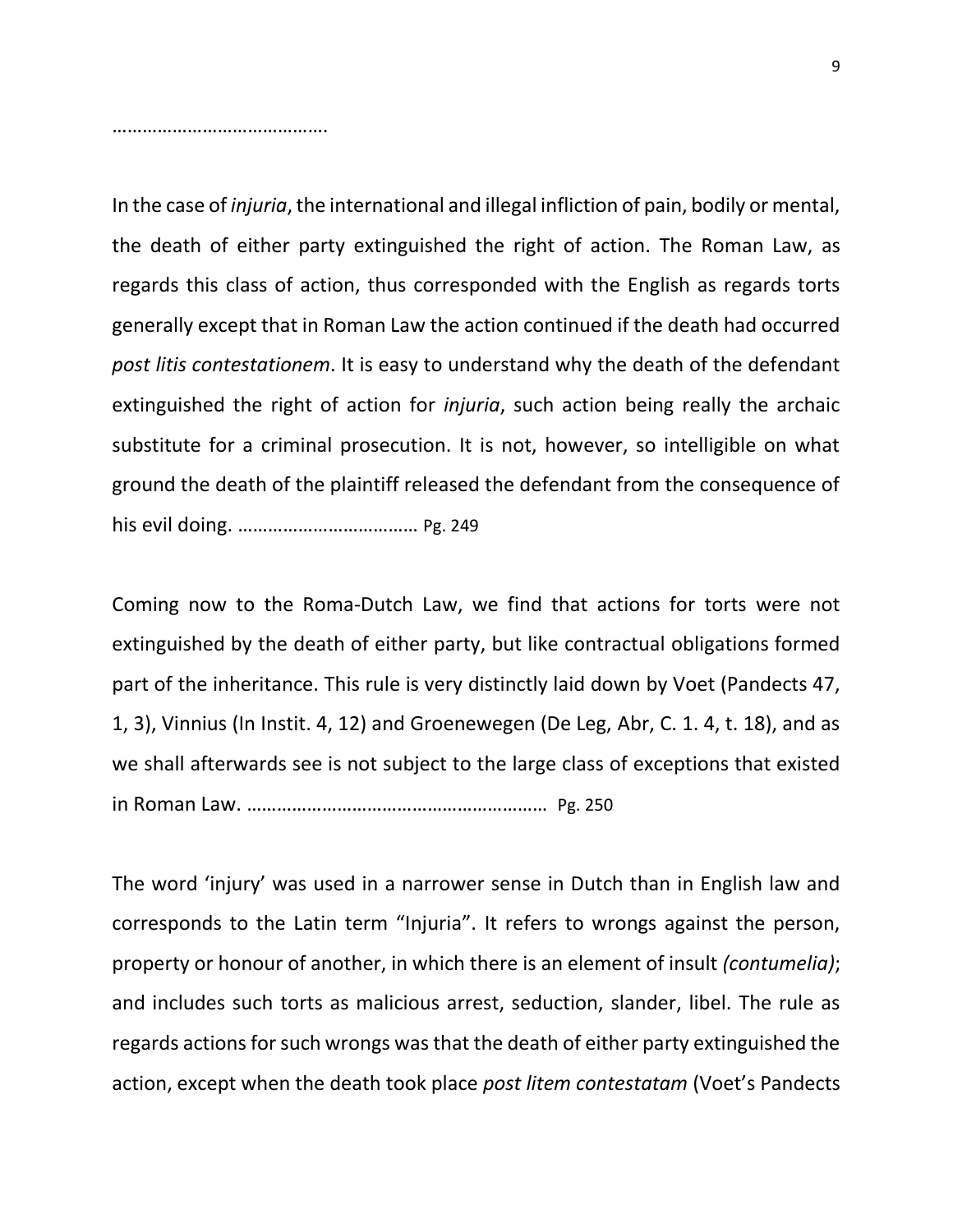47, 10,22) As pointed out by Vinnius (In Instit. 4, 12), the action for injury was the only one of the private penal actions of the Roman Law that had survived to his time; and the old rule has survived with it. It is however an open question whether under Dutch Law as administered in South Africa the death of a party would extinguish an action for injury in every case. Where the injury has caused special damage, as in the case of the loss of a

situation through libel or slander, it would be quite in accordance with the principles laid down by the Dutch jurists to allow the action to survive the death of one or other of the parties. ……………………………………….. Pg. 251

I shall conclude by summing up the points of contrast between English and Dutch Law, on the subject of succession to actions of tort:

The rule of English law was that the death of either party extinguished such actions; but exceptions were made by statute in the case of injuries to real and personal property; and in the case of death through negligence, an action was granted for the benefit of the family of the deceased. In Dutch Law, the rule was that the action survived the death of either party. The exceptions were, (1) as regards actions for injury involving insult, in which case the death of either party extinguished the action unless it occurred *post item contestatam*, (2) as regards actions for willful or negligent killing, in which case the estate of the deceased had only a limited right of action, but the relatives of the deceased were entitled to an

action for compensation for their material loss. In other words we may say that the Dutch Law began at the stage at which the English Law has finally arrived.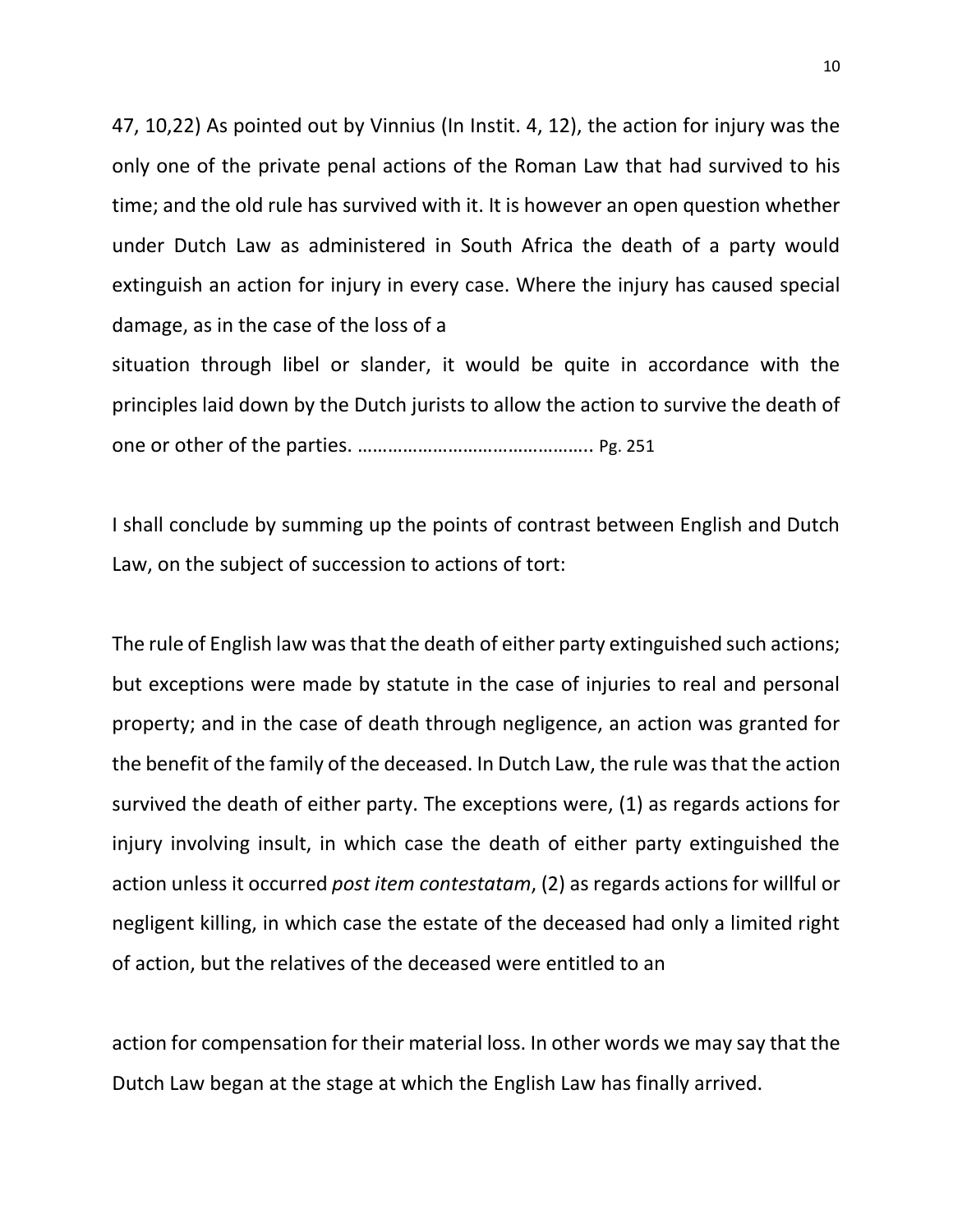I observe that rules suggested and discussed above may not apply uniformly to every case but would depend on facts and circumstances of each case but there is some certainty or certainty could be fathomed in cases of slander/libel and defamation which fall into the category of personal actions and cause of actions cannot survive on the demise of either party. A variety of actions and subjects need to be considered and even in the law of contracts certain limitations are placed depending on the subject matter. I refer to the following extract from the law of contracts – Prof. C. G. Weeramantry.

## *Vol. II Pgs. 916 & Section 916*

In certain limited classes of contracts death brings about a termination of contractual rights and obligations by operation of law. These are contracts involving rights or duties of a purely personal character, and in these cases death operates as a mode of involuntary assignment of rights and obligations. In all other cases, all contractual rights and duties pass upon death to the representatives of a deceased person, and the obligation is therefore not extinguished, but survives in favour of or against the representative of the estate of the deceased. Examples of contracts of a purely personal nature are those dependent upon personal knowledge, skill or capacity or involving personal services. Even in these latter cases although the contract dies with the deceased, recovery would be permitted by or on behalf of the estate of all such amounts as were due to or from the deceased at the date of his death. ………….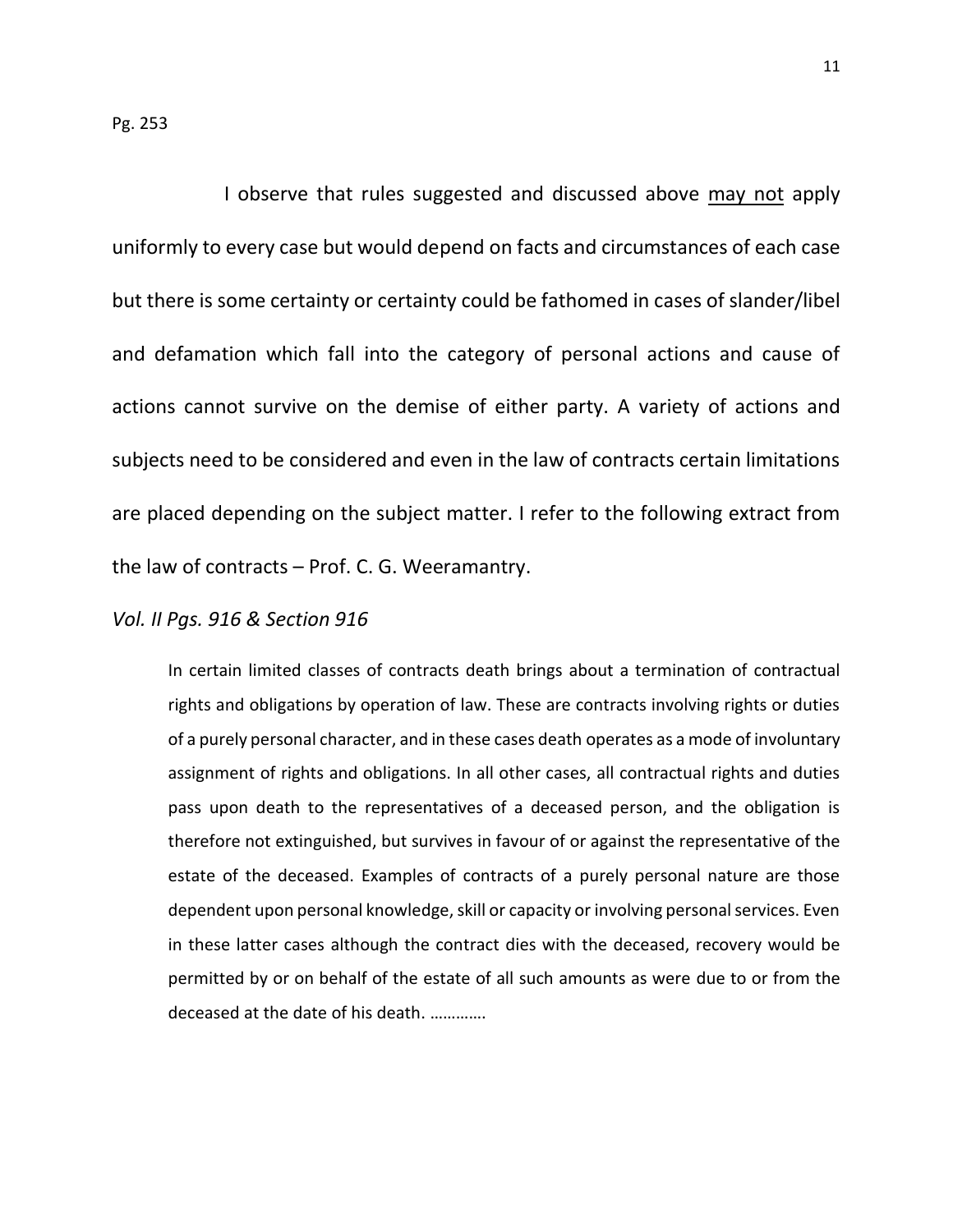Other types of contract that are determined by death are contracts of agency and contracts of partnership. In the former case death of either principal or agent automatically brings about this result unless the contract specially provides that the personal representative of either may continue the relationship. In the latter case the partnership comes to an end both under Roman-Dutch and under English Law. This result followed whether the partnership be for a fixed term or not.

Two other categories of contract must also be observed in this connection, namely, promises of marriage and death or personal suffering resulting from breach of contract. In the case of breach of promise, if the defaulter dies while in default, damages for breach of promise can be claimed from his estate to the extent of the plaintiff's actual pecuniary loss and not more …………………..

In regard to liabilities, the representative of the deceased becomes liable as such in respect of all contractual claims which may have been made against the deceased up to the moment of his death irrespective of whether the breach occurred before or after death. Liability is of course confined only to the extent of assets of the estate. In Ceylon the property of a deceased person whether testate or intestate vests immediately on death in his heirs, subject to the payment of just debts, to the extent of which the personal representative as such has a claim upon the property.

I will now consider the facts. The donor died after she gave evidence and even after the next witness for the Plaintiff gave evidence. (this position already stated). Donor Plaintiff, filed action in the District Court of Nugegoda on a deed of gift to have it revoked on grounds of ingratitude of her son, to whom she gifted the property in question by a deed of gift (XI). The deed of gift expressly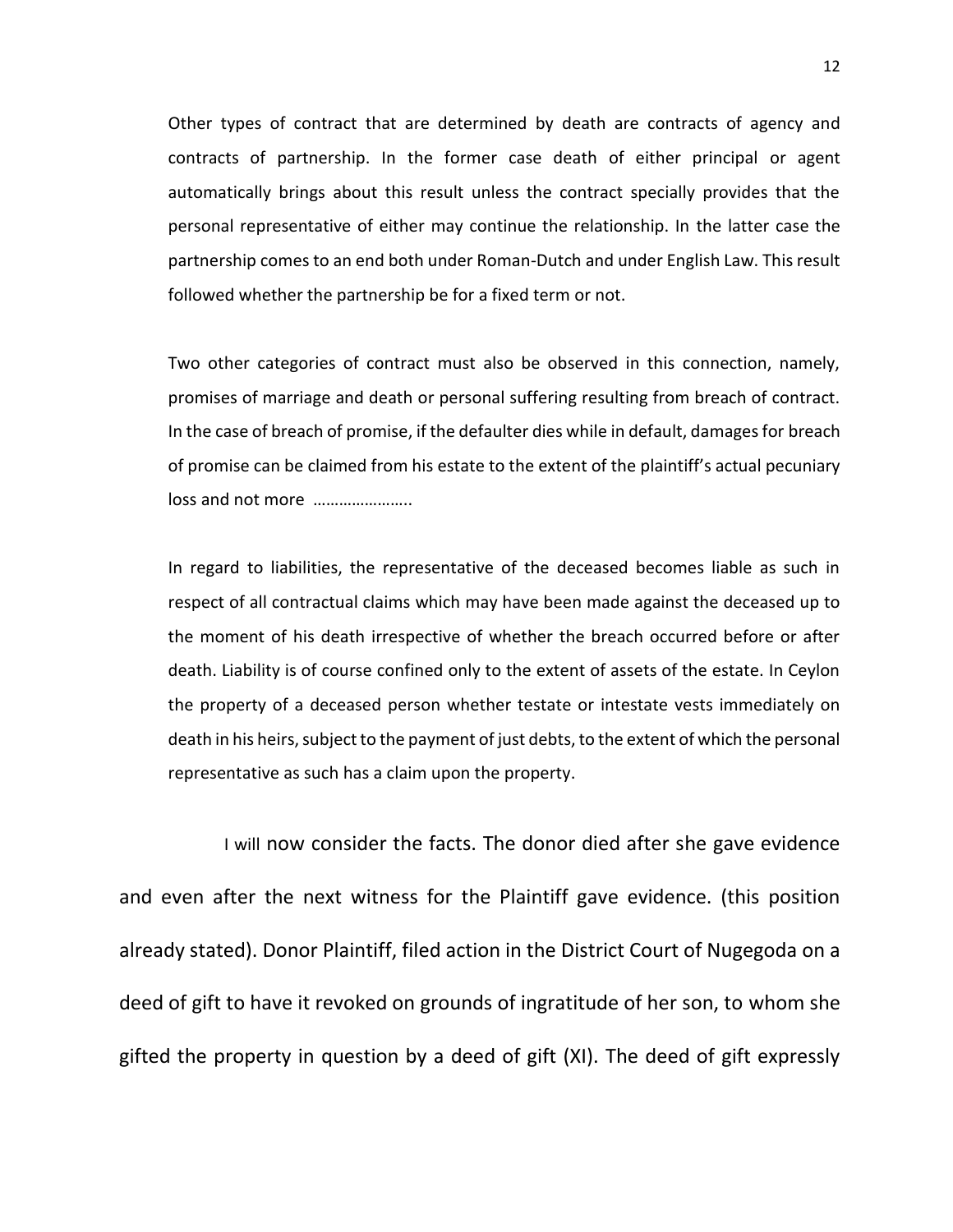state, donor "shall where the context so requires means and include the said E. Don. Leelawathie her heirs executions and administrators". However action for revocation of a gift is of personal nature and issue remains whether the cause of action survives on death of Plaintiff. Ordinarily on the death of a person his estate in the absence of a will passes at once by operation of law to the heirs. Per Grenier A.J. Silva Vs Silva 10 NLR 242. If there was no action filed for revocation of the deed, the donee (Defendant) would have title to the property and even on his death, property will vest in his heirs and would pass to the estate of the donee depending whether the property was alienated during the life time of the deceased donee or not.

The issue to be resolved also involves a procedural aspect. Chapter XXIII Part III of the Civil Procedure Code refer to continuation of actions after alteration of a party's status.

## Section 392 reads thus:

The death of a plaintiff or defendant shall not cause the action to abate if the right to sue on the cause of action survives.

### Section 395 of the Code reads thus:

In case of the death of a sole plaintiff or sole surviving plaintiff the legal representative of the deceased may, where the right to sue survives, apply to the court to have his name entered on the record in place of the deceased plaintiff, and the court shall thereupon enter his name and proceed with the action.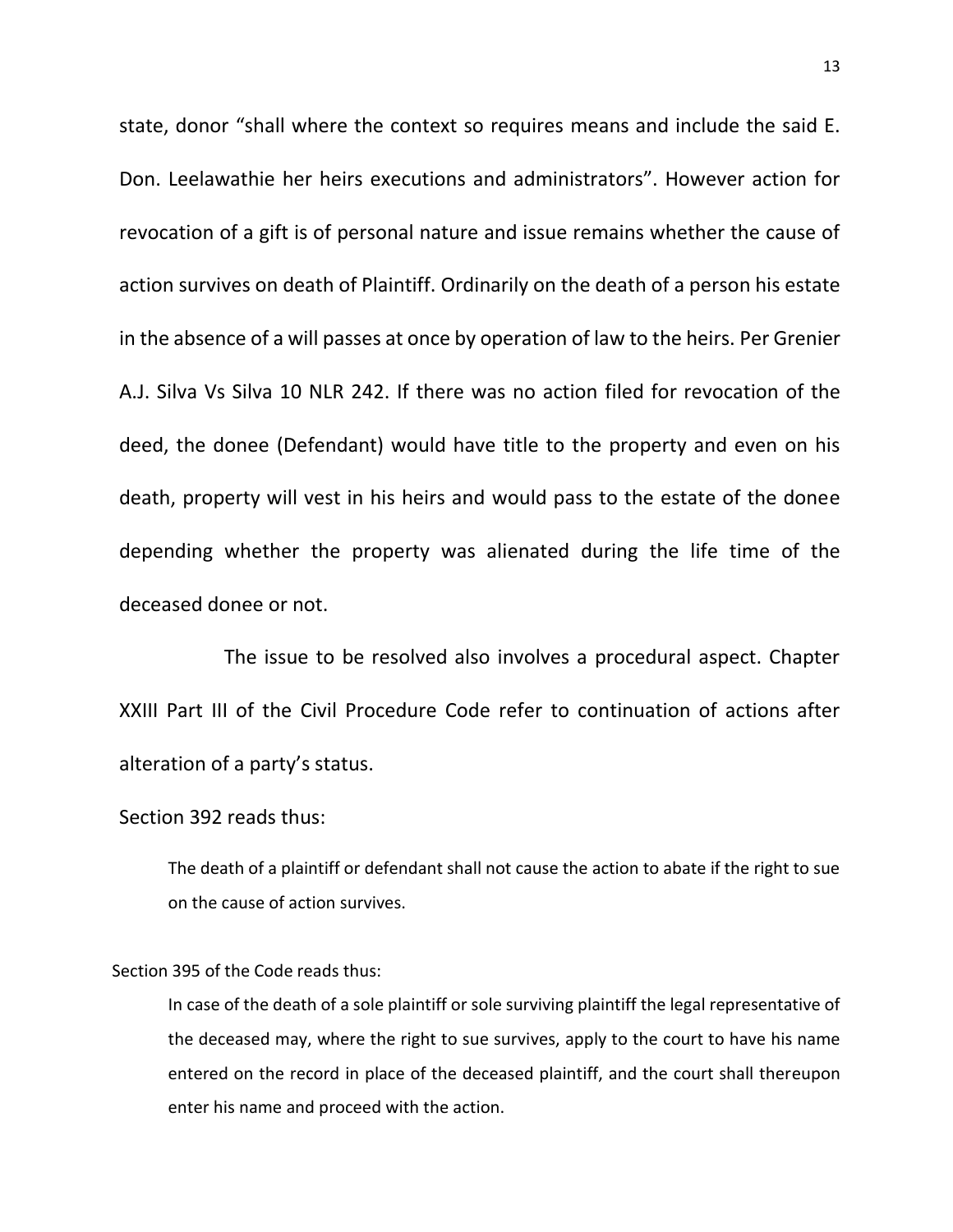The continuation of an action where other party dies depends on the question whether the right to sue on the cause of action survives. In the case of death of sole Plaintiff the legal representative of the deceased may apply to court to have his name entered in place of deceased to continue the action, provided the right to sue survives. In any event the right to sue need to survive as stated above, and as discussed by eminent jurists. As per Section 392, right to sue on the cause of action should survive for the legal representative to proceed and take part in an interpartes trial.

The case in hand being a case of revocation of a gift (the case proceeded well pass the close of pleadings and leading of evidence of Plaintiff the donor to a close) for ingratitude is of a personal nature alleged between donor and donee. Subject matter of the donation is immovable property. Case in the original court had proceeded a long way with donor's(Plaintiff) evidence being led and that of a witness (husband – Petitioner). No doubt the stage of litis contestatio had reached, at the point and time of death of the Plaintiff. Litis Contestatio in a partition case is marked by the filing of the contesting Defendants answer 16 NLR at 82. Samarawickrema J. in Vangadasalam Vs. Karuppiah 79 (2) NLR 150 SC, held that a personal action dies with the Plaintiff unless the stage of litis contestatio had been reached. This takes place with joinder of issues or close of pleadings.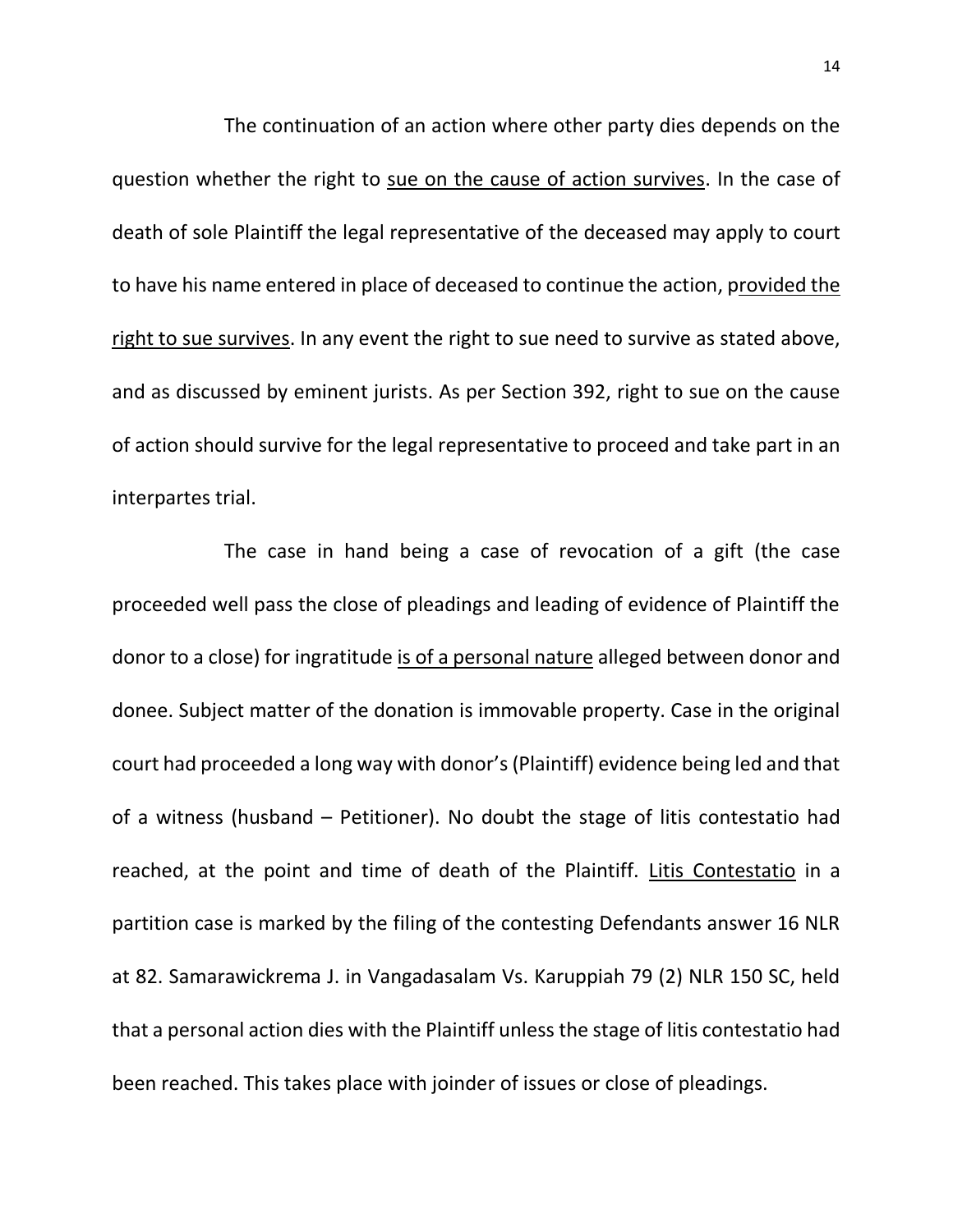In *Stella Perera and others Vs. Margret Silva 2002(1) SLR 169 at 175...*

Admittedly, the  $1<sup>st</sup>$  defendant died pending the appeal in the Court of Appeal. However, by that time he had a judgment in his favour in respect of his claim to have the donation to his wife revoked and for possession. The stage of litis contestatio having been reached, the first defendant's action did not die with him. The maxim "action personalis moritur cum persona" had no application. Cf. Fernando v. Livera; Dheerananda Thero v. Ratnasara Thero; Krishnaswamy Vengadasalam v. Adika pundagan Karuppam.

Jayasuriya Vs. Samaranayake 1982(2) SLR 460 is another case (Court of Appeal) that considered the position of a death of Plaintiff before litis contestatio in an action in personam. Facts of that case are as follows:

Pgs. 460, 461 & 462 …

One A.P. Jayasuriya gifted on 16.3.75 a half share of premises No. 25 and 25B Wijerama Mawatha, Colombo 7 to his daughter the respondent.

In this action the said A.P. Jayasuriya sought to revoke this deed alleging several acts of gross ingratitude on the part of his daughter the done.

The Plaint was accepted by Court on 1.8.80 and summons was ordered to be issued, requiring the donee to appear on 24.9.80. Summons was in fact issued on 2.9.80 returnable on 17.9.80

On 17.9.80 it was brought to the notice of Court that the plaintiff the said A.P. Jayasuriya had died on 29.8.80. the widow, his heir, the appellant sought to be substituted as plaintiff.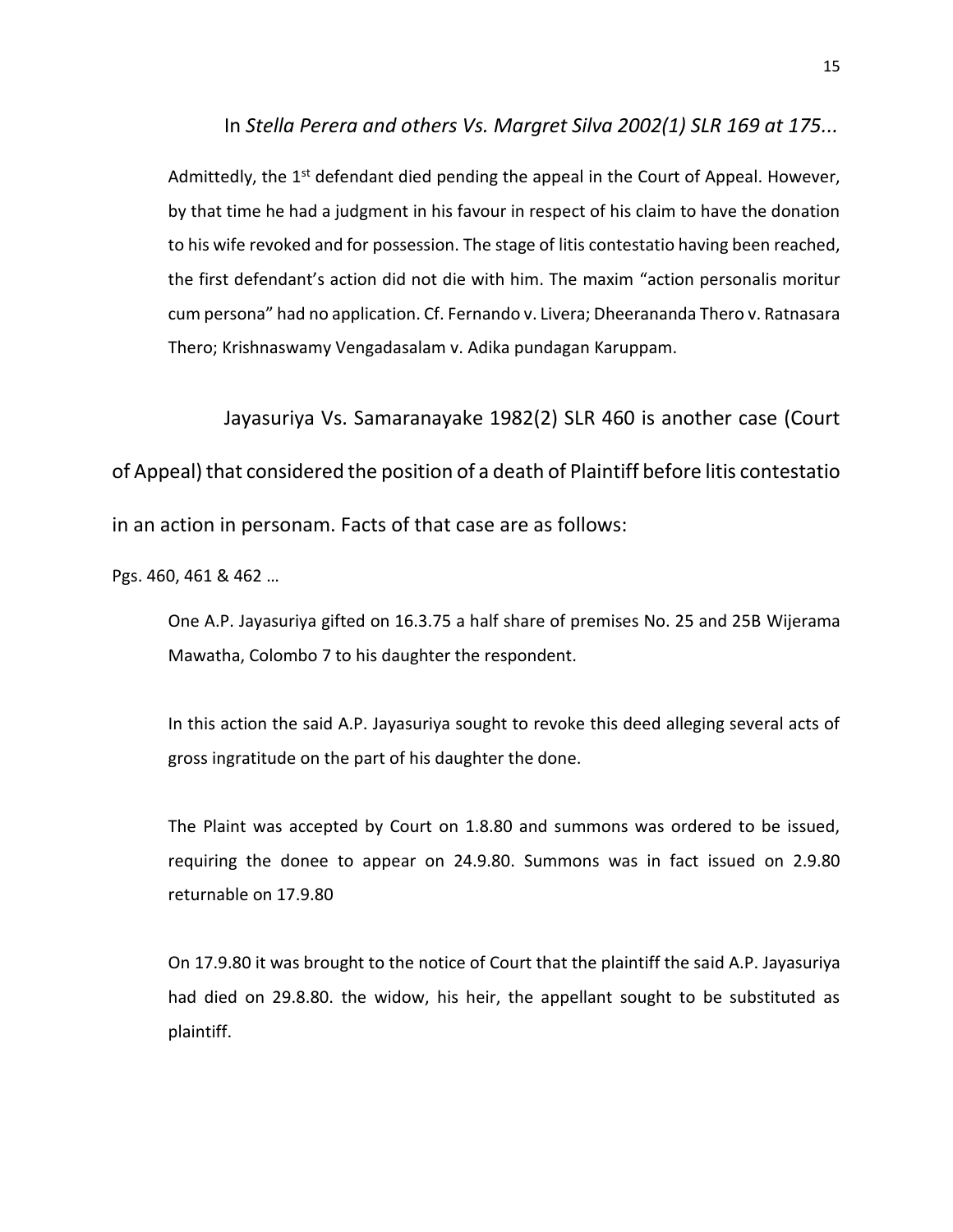### **Held –**

That the action for revocation of a deed of gift on the grounds of gross ingratitude was an action in personam and did not survive the plaintiff.

At pg. 462…

……….. After inquiry the learned District Judge upheld both objections and refused the appellant's application for substitution. On the first objection he held that the action was an action in personam , that summons had not been served on the respondent at the time of the plaintiff's death, that as such the action had not, at the time of the plaintiff's death, reached the stage of litis contestatio and that therefore the right to sue on the cause of action did not survive to the appellant. It is this finding of the learned Judge that has been sought to be challenged in this appeal – Appeal was dismissed.

The learned District Judge of Nugegoda in the case in hand held that the cause of action would cease with the death of the Plaintiff. On appeal to the High Court of Civil Appeal the learned High Court Judges affirmed the order of the learned District Judge and dismissed the appeal. It was the position of the High Court Judges that on the death of the Plaintiff the cause of action also becomes devoid of potentiality of prosecution. The learned High Court Judge relies on the Judgment of Dheerananda Thero Vs. Ratnasara Thero 60 NLR 7 and another case No. CA 578/82F unreported.

We also had the benefit of considering a recent case namely Mahawewa and another Vs. Mahawewa. Judgment of Thilakawardena J. with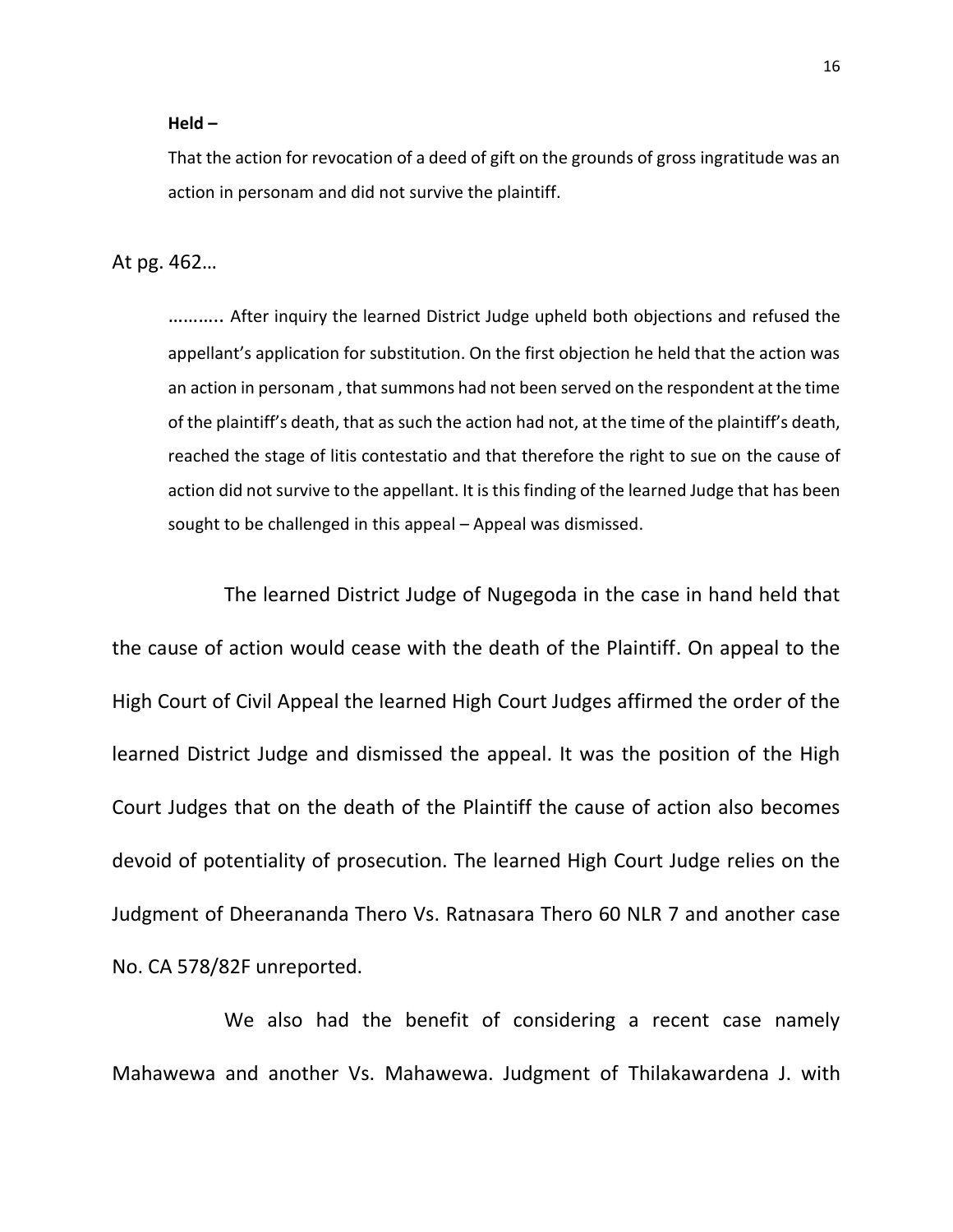Marsoof J. & Sripavan J. (as he then was) agreeing. It has referred to almost every case referred to in this judgment including of the judgment cited by the learned High Court Judge.

In the above Mahawewa case it was held:

- (a) in terms of Section 398(1)(a) of the Civil Procedure Code, in the event of the death of a sole Defendant, an application can be made for substitution of the legal representatives of the Deceased Defendant, on the condition that the right to sue survives.
- (b) the practical effect of Section 392 of the Civil Procedure Code is that the death of either the Plaintiff or the Defendant would cause the action to abate if the cause of action does not survive.
- ( c) donation and the revocation of gifts in Sri Lanka is governed by Roman Dutch Law, under which a gift once donated, can be revoked on grounds of gross ingratitude by the donee to the donor.
- (d) the maxim 'personalis moritur cum persona' cannot be uniformly applied to each and every action which qualifies as personal in nature and whether or not the maxim applies must be determined on the fact and circumstances of the instant case.
- (e) an action becomes litigious if it were 'in rem' as soon as the summons containing the cause of action is served on the defendants; if it was 'personam' on reaching of the stage of 'litis contestation'.
- (f) if at the time of the original defendant's death the trial had commenced the stage of 'litis contestatio' had been reached at the time of that death.

The case in hand no doubt had reached the stage of litis contestatio.

Accordingly this being an action in the nature of action in personam would survive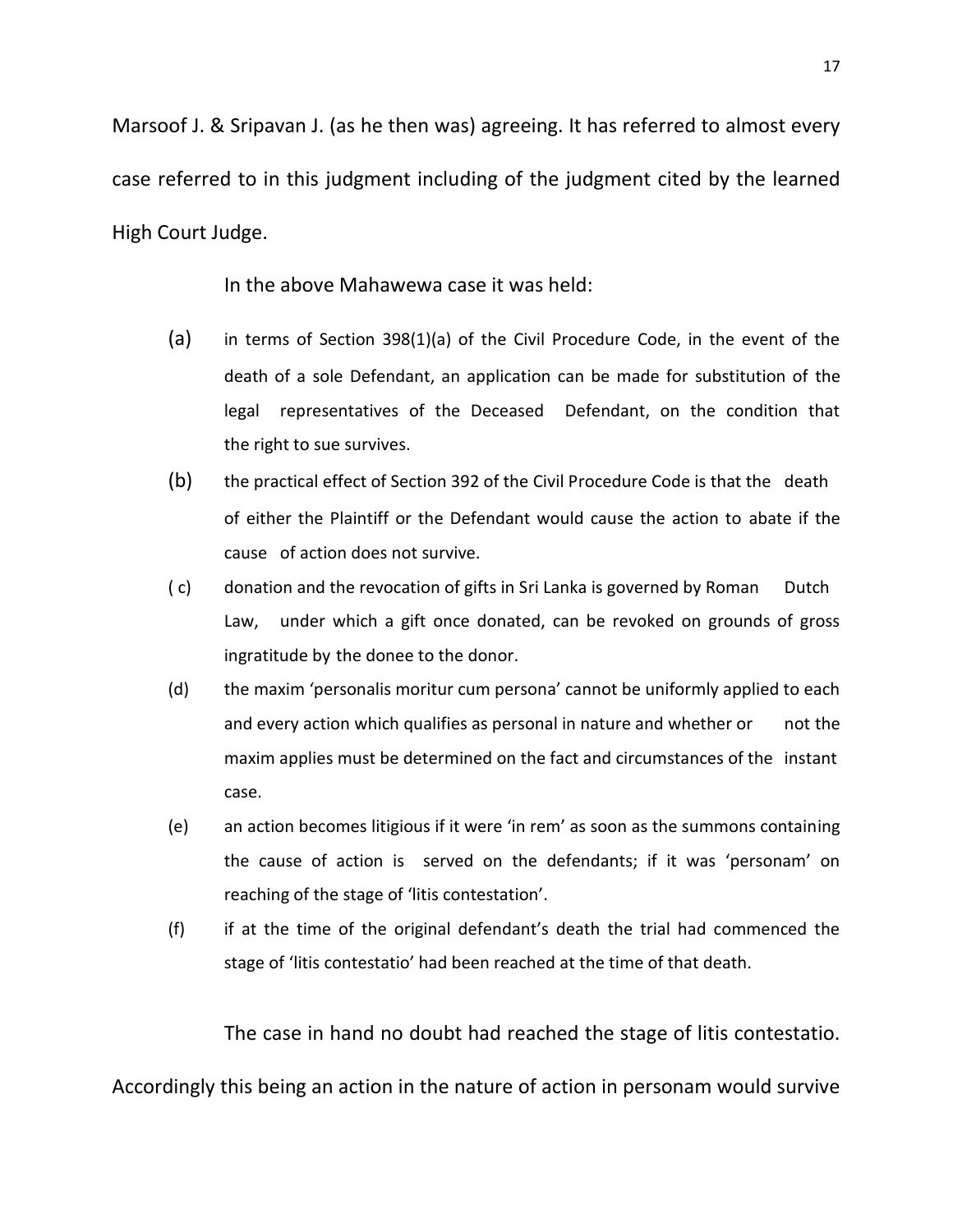as the stage of litis contestatio being reached. What is underline to a case of this nature though the case is on revocation of gift, is a property gifted to the donee. The donee with the execution of a deed of gift of property in his favour, certainly acquires certain rights to the property, although a gift could be revoked on grounds of ingratitude, which is a concept that flow from Roman Dutch law. Very many actions in personam like defamation, medical negligence (subject to certain limitations) slander. Libel, and such other actions like partnership, contracts given to artists or even a contract of agency (unless provided otherwise by contract) would be determined by death. My views are fortified as I gather more support from the case of Mahawewa and others Vs. Mahawewa. The dicta from that case, which I wish to follow could be summarised as follows;

The maxim 'personalis moritur cum persona' cannot be uniformly applied to each and every action which qualifies as personal in nature and whether or not the maxim applies must be determined on the fact and circumstances of the instant case.

Therefore I set aside both orders of the District Court, Nugegoda and the order of the learned High Court Judge. The questions of law as stated above in para 12 of the petition are answered as follows;

(a) Yes, a personal action

(b) (i) If the cause of action does not survive, action would abate,